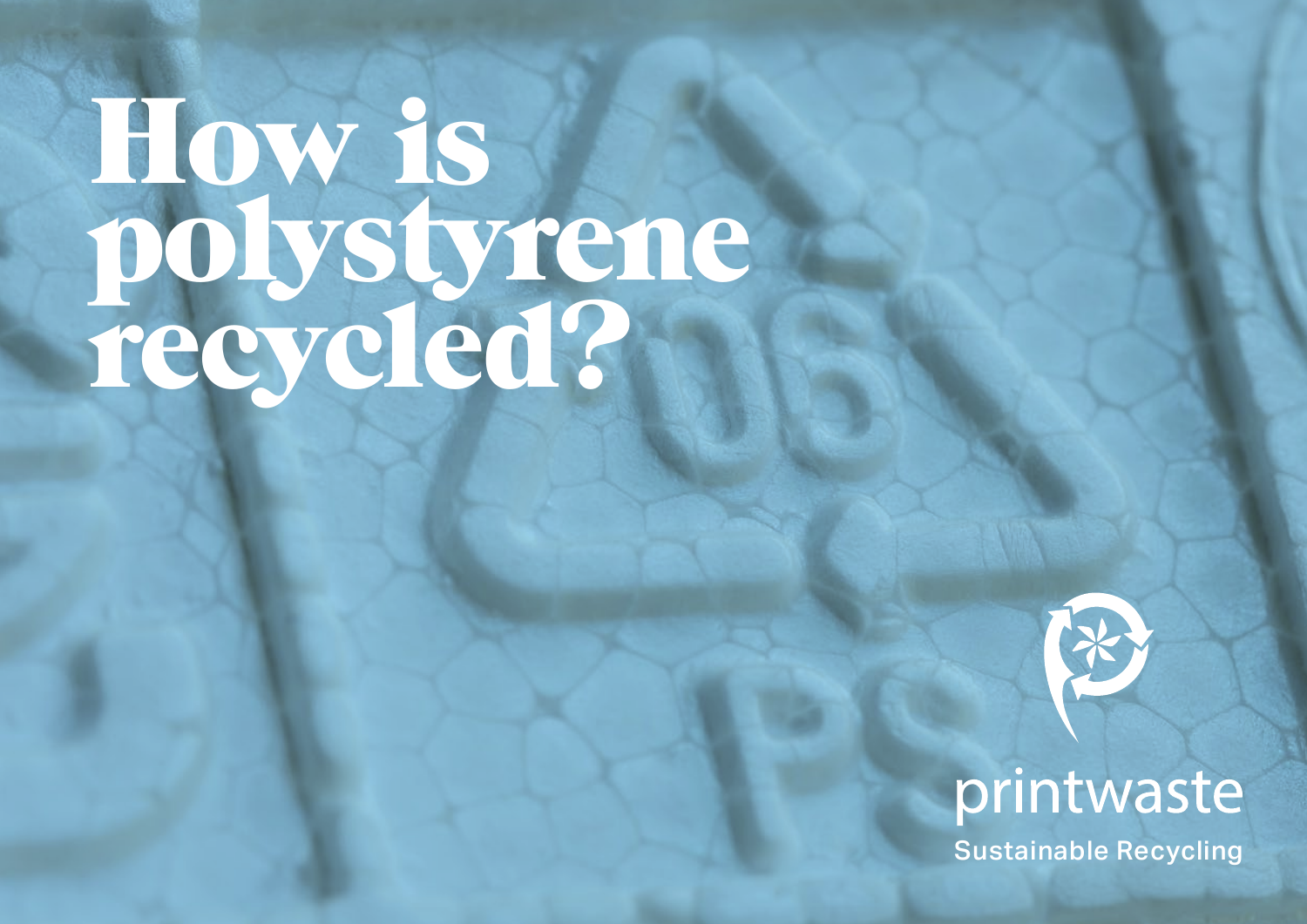## Polystyrene recycling step-by-step.

**Step 1**

 $\mathbb{P}$ 

| Step 1:<br><b>Collection</b>              | We'll collect your polystyrene and transport it back to<br>our recycling facility.<br>At our facility, we'll compact the polystyrene (remove<br>the air), reducing it to approximately a 40th of its<br>original size, and compress it together to form a solid<br>block. This will make the polystyrene easier and more<br>economical to transport. |  |  |  |  |  |
|-------------------------------------------|------------------------------------------------------------------------------------------------------------------------------------------------------------------------------------------------------------------------------------------------------------------------------------------------------------------------------------------------------|--|--|--|--|--|
| Step 2:<br><b>Compacting</b>              |                                                                                                                                                                                                                                                                                                                                                      |  |  |  |  |  |
| Step 3:<br><b>Cleaning</b>                | Once compacted and compressed, we'll send the<br>polystyrene blocks to a bespoke reprocessing plant,<br>where they will be cleaned.                                                                                                                                                                                                                  |  |  |  |  |  |
| Step 4:<br><b>Recycled</b><br>polystyrene | The blocks will then have air blown back into them.<br>so they can be reformed and moulded into smaller<br>pieces, perfect for protecting packaged products<br>in transit.                                                                                                                                                                           |  |  |  |  |  |
|                                           |                                                                                                                                                                                                                                                                                                                                                      |  |  |  |  |  |

 $\overleftarrow{\text{e-c}}$ 

 $\frac{1}{5}$ 

**Did you know? Polystyrene is made from 98% air and 2% plastic, meaning a 40ft lorry full can be reduced down to a single palletised block!** 

**Step 3**

 $\boxed{\odot}$ 

**Step 4 Step 2** 

PS

06

E